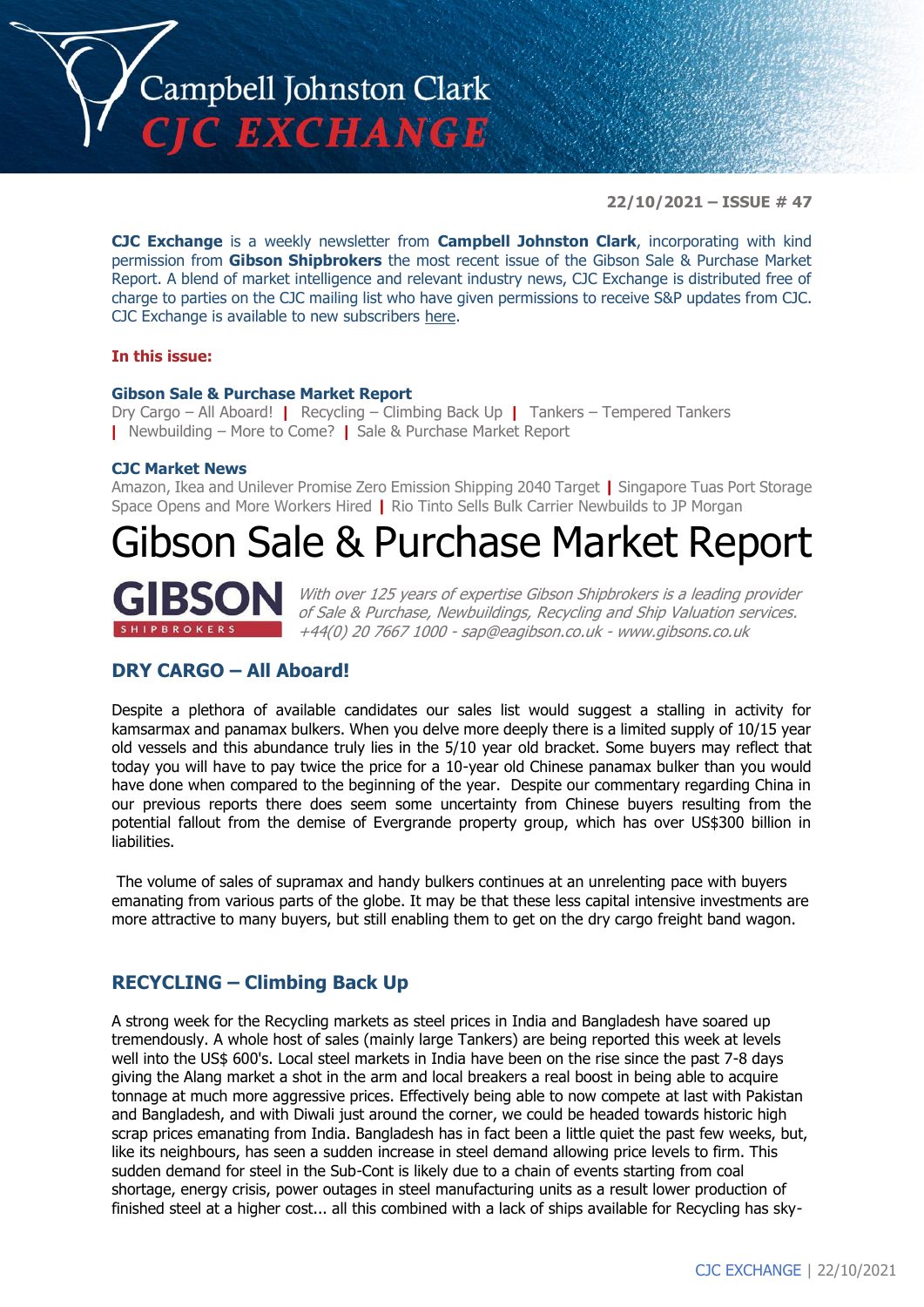

rocketed prices. This means the next milestone to pass is the US\$ 650 per LWT figure, which we're now drawing close to. Prices in Pakistan have not yet followed the footsteps of India and Bangladesh, but we will very likely be seeing this soon if history repeating itself has anything to do with it.

# **TANKERS – Tempered Tankers**

Conventional crude and product tanker sales are in short supply this week and newbuilding orders remain an expensive gamble, the latter not least due to the ever-growing gamut of fuelling specification options and now even membrane versus C-type bunker tanks becoming an additional variable (as currently playing out on large containership orders). Furthermore, Carbon Capture & Storage (CCS) poses a potential bridging solution if Wartsila's efforts on-board the LEG/LPG "**CLIPPER EOS"** (18,056 dwt/2019 Hyundai Mipo) prove successful in reaching its 70% removal goal and are scalable all the way up to VLCC. With flat tanker earnings not easily supporting ever-costlier newbuildings, could retrofitting emerge from behind to steal the racing line between the LNG and the Ammonia fuel debate? With asset values stubbornly flat to faltering CCS retrofitting could certainly present a panacea to keeping fleet supply fundamentals in check (infrastructure developments pending of course).

Meanwhile, there has been a quiet hive of activity in the stainless steel segment of late, led primarily by Vietnamese protagonists. While last week's buyer of the "**CHEMBULK GORDA" + "'ARCELONA" + "'NEW ORLEANS"** (33,000 dwt/blt 2003-2004 Japan) at US\$9m each remains noted only as Vietnamese, Petro Vietnam is named as the purchaser of the smaller "**SHAMROCK JUPITER"** (19,837 dwt/blt 2009 Fukuoka) at US\$15.3m with SS due in December. With very few stainless steel ships built in recent years, last week also saw Dutch buyer Ace Tankers extend its newbuilding orders at S. Korea's DaeSun Shipbuilding with an additional pair of 33,000 dwt chemical carriers for a previously fixed option price of US\$47m apiece for theTier III and EEDI 3 compliant units.

# **Gibson Sale & Purchase Market Report**

#### *.***S&P SALES**

| <b>Vessel Name</b>            | <b>DWT</b> | <b>Built</b> | Yard                                | <b>Buyers</b>               | <b>Price</b><br>(\$/m) | <b>Notes</b>                  |  |  |
|-------------------------------|------------|--------------|-------------------------------------|-----------------------------|------------------------|-------------------------------|--|--|
| <b>BULKERS</b>                |            |              |                                     |                             |                        |                               |  |  |
| RAMANAS ROSE (HULL NO. 11007) | 84,500     | 2021         | Oshima Dock<br>(JPN)                | Undisclosed<br>buyer        | 44                     | 36.5m beam. Dely<br>11/21.    |  |  |
| <b>SHANDONG HAI CHANG</b>     | 75,000     | 2011         | Penglai<br>Zhongbai<br>Jinglu (CHN) | <b>Undisclosed</b><br>buyer | 16.75<br>(A)           | Auction sale. SS due<br>1/22. |  |  |
| <b>DANIELA OETKER</b>         | 61,288     | 2015         | Shin Kasado<br>(JPN)                | Meghna<br><b>Carriers</b>   | 29.8                   | SS psd 3/20. BWTS<br>fitted.  |  |  |
| <b>WP BRAVE</b>               | 58,627     | 2012         | <b>SPP Sacheon</b><br>(KRS)         | <b>Undisclosed</b><br>buyer | 21.75                  | SS due 7/22.                  |  |  |
| <b>HTC DELTA</b>              | 56,533     | 2014         | Taizhou Sanfu<br>(CHN)              | Undisclosed<br>buyer        | 21.5                   | DD due 6/22.                  |  |  |
| <b>SHANDONG HAI SHENG</b>     | 56,531     | 2011         | Yangzhou<br>Guoyu (CHN)             | Chinese<br>buyer            | 17.1(A)                | Auction sale. SS due<br>1/22. |  |  |
| <b>IKAN SELAYANG</b>          | 56,139     | 2013         | Mitsui (JPN)                        | <b>Undisclosed</b><br>buyer | 26.5                   | SS psd 6/21.                  |  |  |
| <b>ATLANTIC YUCATAN</b>       | 55,863     | 2006         | Kawasaki<br>(JPN)                   | <b>Undisclosed</b><br>buyer | low <sub>17</sub>      |                               |  |  |
| <b>LUCKY SEA</b>              | 52,246     | 2005         | Yangzhou<br>Dayang (CHN)            | <b>UAE</b> buyer            | 14.2                   | SS psd 2/20.                  |  |  |
| <b>KIVELI</b>                 | 38,191     | 2008         | I V I (BRZ)                         | <b>Undisclosed</b><br>buyer | 11                     | SS psd 3/20.No BWTS.          |  |  |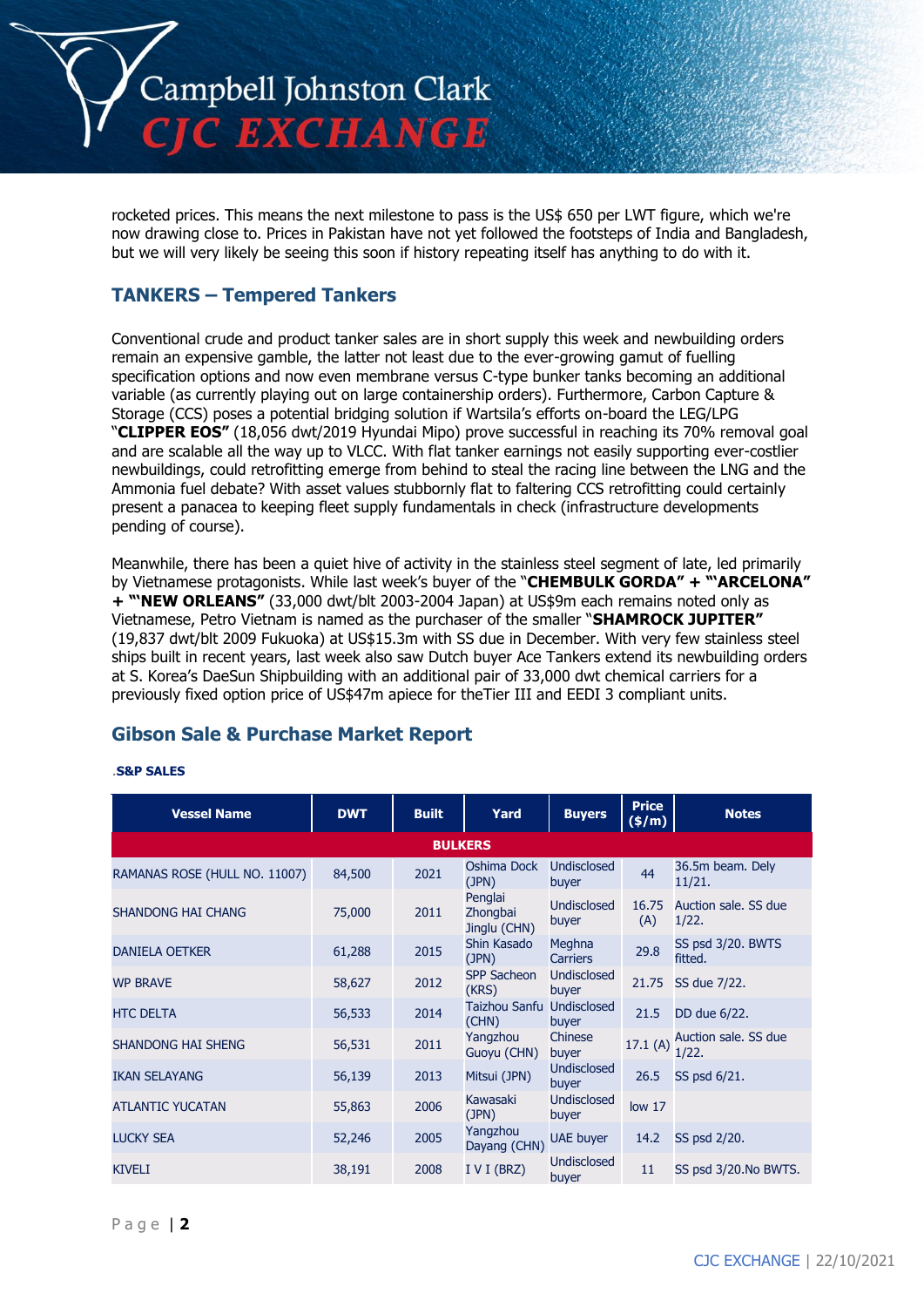Campbell Johnston Clark<br>CJC EXCHANGE

| FEDERAL ELBE + FEDERAL<br><b>DANUBE</b>                            | 37,300                     | 2003+2004                 | <b>New Times</b><br>(CHN)                                                   | <b>Undisclosed</b><br>buyer       | 23en<br>bloc    | Laker. SS due<br>12/21+7/22. BWTS<br>fitted. Ice 1C. Dely 1/22.                                      |  |  |
|--------------------------------------------------------------------|----------------------------|---------------------------|-----------------------------------------------------------------------------|-----------------------------------|-----------------|------------------------------------------------------------------------------------------------------|--|--|
| <b>CREST NAVIGATOR</b>                                             | 36,360                     | 2012                      | Shikoku (JPN)                                                               | <b>Undisclosed</b><br>buyer       | 22              | SS psd 11/20.                                                                                        |  |  |
| <b>XING NING HAI</b>                                               | 34,443                     | 2015                      | Namura (JPN)                                                                | <b>StarOcean</b><br><b>Marine</b> | 23.1            | SS psd 8/20. BWTS<br>fitted.                                                                         |  |  |
| <b>GLOBAL PASSION</b>                                              | 33,686                     | 2011                      | Shin Kochi<br>(JPN)                                                         | Undisclosed<br>buyer              | 17.5            | SS psd 1/21. BWTS<br>fitted. Dely 11/21-1/22.                                                        |  |  |
| <b>OCEAN HOPE</b>                                                  | 32,876                     | 2012                      | Kanda (JPN)                                                                 | <b>Undisclosed</b><br>buyer       | low-mid<br>18   | SS psd 8/20.                                                                                         |  |  |
| <b>QUEEN ASIA</b>                                                  | 28,425                     | 2011                      | I-S Shipyard<br>(JPN)                                                       | <b>Undisclosed</b><br>buyer       | reg 15          | SS psd 3/21. BWTS<br>fitted.                                                                         |  |  |
| <b>SKOPOS</b>                                                      | 28,083                     | 2001                      | Bohai (CHN)                                                                 | Chinese<br>buyer                  | 7.5             | SS psd 2/21. BWTS<br>fitted                                                                          |  |  |
|                                                                    |                            | <b>TANKERS</b>            |                                                                             |                                   |                 |                                                                                                      |  |  |
| <b>SHAMROCK JUPITER</b>                                            | 19,837                     | 2009                      | Fukuoka (JPN)                                                               | Petro<br>Vietnam                  | 15.3            | Stainless steel. SS due<br>12/21.                                                                    |  |  |
| <b>SICHEM MUMBAI</b>                                               | 13,085                     | 2006                      | 21C<br>Shipbuilding<br>(KRS)                                                | <b>Undisclosed</b><br>buyer       | 4.9             | Epoxy. IMO II. SS due<br>1/22.                                                                       |  |  |
| <b>MARINUS</b>                                                     | 7,082                      | 2003                      | Gelibolu Gemi Undisclosed<br>(TRK)                                          | buyer                             | 3.9             | Epoxy. IMO II.                                                                                       |  |  |
|                                                                    |                            |                           | <b>CONTAINERS/RO-RO/REEFER/PCC</b>                                          |                                   |                 |                                                                                                      |  |  |
| HARPY HUNTER + HERON HUNTER<br><b>ALS FAUNA</b><br><b>ALS JUNO</b> | 51,575<br>51,733<br>50,300 | both 2009<br>2008<br>2009 | Hyundai Ulsan<br>(KRS)<br>Samsung<br>(KRS)<br>Jiangsu<br>Newyangzi<br>(CHN) | <b>Zim</b>                        | reg 60<br>reach | 4255 TEU. Gearless.<br>4253<br>TEU. Gearless. 400<br>reefer.<br>4256<br>TEU. Gearless. 698<br>reefer |  |  |
| <b>IRENES RESPECT</b>                                              | 39,418                     | 2006                      | Hyundai Mipo<br>(KRS)                                                       | <b>CMA CGM</b>                    | 44              | 2824 TEU. Gearless, 400<br>reefer. SS psd 7/21.                                                      |  |  |
| <b>VIKING MERLIN</b>                                               | 23,560                     | 2014                      | Guangzhou<br>Wenchong<br>(CHN)                                              | <b>MSC</b>                        | 33              | 1740 TEU, Geared, DD<br>psd 6/21. Dely 1-2/22.                                                       |  |  |
| GAS (LNG/LPG/LAG/CO2)                                              |                            |                           |                                                                             |                                   |                 |                                                                                                      |  |  |
| <b>IRIS GLORY</b>                                                  | 54,707                     | 2008                      | Daewoo (KRS)                                                                | Japanese<br>buyer                 | 41.65           | 81,995 cbm. DD psd<br>1/21. Basis 9 yrs BB<br>back.                                                  |  |  |
| <b>SUNNY GREEN</b>                                                 | 50,667                     | 1992                      | Mitsubishi<br>Nagasaki<br>(JPN)                                             | <b>Undisclosed</b><br>buyer       | 18.5            | 76,937 cbm. SS due<br>3/22.                                                                          |  |  |
| <b>NEWBUILDING ORDERS</b>                                          |                            |                           |                                                                             |                                   |                 |                                                                                                      |  |  |

| <b>Ordering Client</b>                   | <b>Vessel Type</b> | Size / No.<br>of units             | <b>Shipyard</b><br>(Country)     | <b>Delivery</b> | <b>Price</b><br>(\$m) | <b>Notes</b>                                                                |  |  |
|------------------------------------------|--------------------|------------------------------------|----------------------------------|-----------------|-----------------------|-----------------------------------------------------------------------------|--|--|
| <b>CONTAINERS / RO-RO / REEFER / PCC</b> |                    |                                    |                                  |                 |                       |                                                                             |  |  |
| Cido Shipping                            | Containerhsip      | 15,600 TEU Hyundai HI<br>$x^2+2$   | (KRS)                            | 2023-2024       |                       | LNG dual fuel. 12,800<br>est. 175 cbm membrane LNG<br>tanks. For TC to MSC. |  |  |
| <b>Zodiac Maritime</b>                   | <b>PCTC</b>        | 7,000 CEU x Yantai CIMC<br>$4 + 8$ | Raffles (CHN)                    | 2023-2024       | 83                    | Dual fuel. C-type LNG<br>bunker tanks.                                      |  |  |
| <b>GAS (LNG/LPG/LAG/CO2)</b>             |                    |                                    |                                  |                 |                       |                                                                             |  |  |
| <b>MOL</b>                               | <b>LNG</b>         | 174,000<br>$cbm + 1$               | Daewooo<br>(KRS)                 | 2024            | 197.6*                | *Declared option. Me-<br>Ga engine.<br>Reliquefaction. Shaft<br>generator.  |  |  |
| <b>Iino Kaiun</b>                        | LAG                | x 1                                | 23,000 cbm Hyundai Mipo<br>(KRS) | 2023            |                       | Ammonia dual fuel.<br>Against T/C to Mitsui &<br>Co                         |  |  |

P a g e | **3**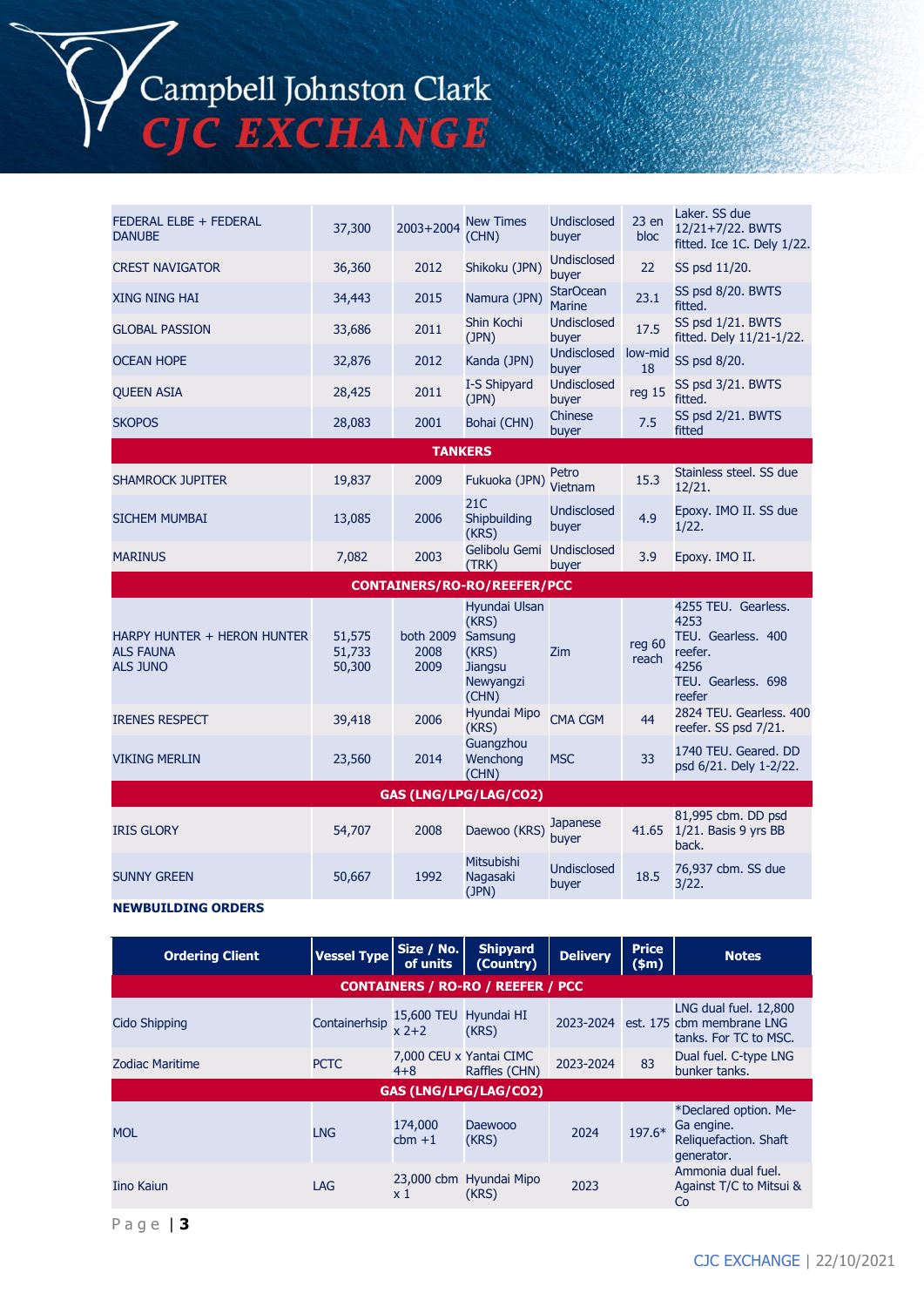Campbell Johnston Clark<br>CJC EXCHANGE

| <b>COSCO Shipping Investment</b> | <b>LPG</b>               | $\overline{2}$            | 5,500 cbm $x$ Jinling (CHN) | 2023              | reg 20                     |                                                   |  |  |
|----------------------------------|--------------------------|---------------------------|-----------------------------|-------------------|----------------------------|---------------------------------------------------|--|--|
| <b>Recycling Activity</b>        |                          |                           |                             |                   |                            |                                                   |  |  |
| <b>Vessel Name</b>               | <b>BUILT</b>             | <b>DWT</b>                | <b>LWT</b>                  | <b>Delivery</b>   | <b>Price</b><br>$(*)$ lwt) | <b>Notes</b>                                      |  |  |
| <b>VLCC</b>                      |                          |                           |                             |                   |                            |                                                   |  |  |
| <b>EM LONGEVITY</b>              | 2000 / Korea             | 306,324                   | 46,657                      | <b>Bangladesh</b> | 632                        | <b>Gas Free For Hot Works</b>                     |  |  |
|                                  | <b>SUEZMAX</b>           |                           |                             |                   |                            |                                                   |  |  |
| SONANGOL GIRASSOL                | 2000 / Korea             | 159,057                   | 23,212                      | India             |                            | HKC Green Recycling /<br>618 NET GF for HW        |  |  |
| SONANGOL LUANDA                  | 2000 / Korea             | 159,178                   | 23,312                      | India             |                            | HKC Green Recycling /<br>618 NET GF for HW        |  |  |
|                                  |                          | <b>LR1 / PANAMAX TANK</b> |                             |                   |                            |                                                   |  |  |
| <b>WALLEYE</b>                   | 2003 / Korea             | 70,297                    | 13,906                      | India             |                            | HKC Green Recycling /<br>618 NET GF for HW        |  |  |
| <b>MUSKIE</b>                    | 2003 / Korea             | 70,362                    | 13,841                      | India             |                            | <b>HKC Green Recycling /</b><br>620 NET GF for HW |  |  |
| <b>VEHICLE / PASSENGER</b>       |                          |                           |                             |                   |                            |                                                   |  |  |
| <b>ST. LEO THE GREAT</b>         | 1992 / Japan             | 3,520                     |                             | as-is Manilla     | 400                        | last weeks sale                                   |  |  |
| <b>RO-RO</b>                     |                          |                           |                             |                   |                            |                                                   |  |  |
| <b>MAHABBAH</b>                  | 1972 / Japan             | 2,815                     | 6,414                       | as-is UAE         | 525                        |                                                   |  |  |
| <b>MASARRAH</b>                  | 1972 /<br><b>Denmark</b> | 1,945                     | 5,700                       | as-is UAE         | 525                        |                                                   |  |  |

**Recycling Prices (US\$/LWT)**

|                                | <b>Bangladesh</b> | India   | <b>Pakistan</b> | <b>Turkey</b> |
|--------------------------------|-------------------|---------|-----------------|---------------|
| Tank/Cont/Ro-Ro/Capes/LPG/PCC  | 615/630           | 610/620 | 595/605         | 295/305       |
| Dry Cargo/Bulk/Tween/Gen Cargo | 600/615           | 600/610 | 585/595         | 280/295       |

**Newbuild and Second Hand Values** (\$ million)

|                            | <b>Newbuild</b> |           | 5 Year Old 10 Year Old |
|----------------------------|-----------------|-----------|------------------------|
| <b>Tankers</b>             |                 |           |                        |
| <b>VLCC</b>                | 108             | 70        | 46                     |
| <b>SUEZMAX</b>             | 75              | 48        | 32                     |
| <b>AFRAMAX</b>             | 59.5            | 40        | 26                     |
| <b>MR</b>                  | 40.5            | 28        | 17.5                   |
| <b>Bulkers</b>             |                 |           |                        |
| <b>CAPESIZE</b>            | $60.5^{\circ}$  | 41        | 35                     |
| <b>KAMSARMAX / PANAMAX</b> | $35^$           | 34.5k/32p | 25.5k/24p              |
| ULTRAMAX / SUPRAMAX        | $33.5^{\circ}$  | 31u       | 23.5s                  |
| <b>HANDYSIZE</b>           | $29.5^{\circ}$  | 25        | 17.5                   |

^=Chinese price (otherwise based upon Japanese / Korean country of build)

**This report has been produced for general information and is not a replacement for specific advice. While the market information is believed to be reasonably accurate, it is by its nature subject to limited audits and validations. No responsibility can be accepted for any errors or any consequences arising therefrom. No part of**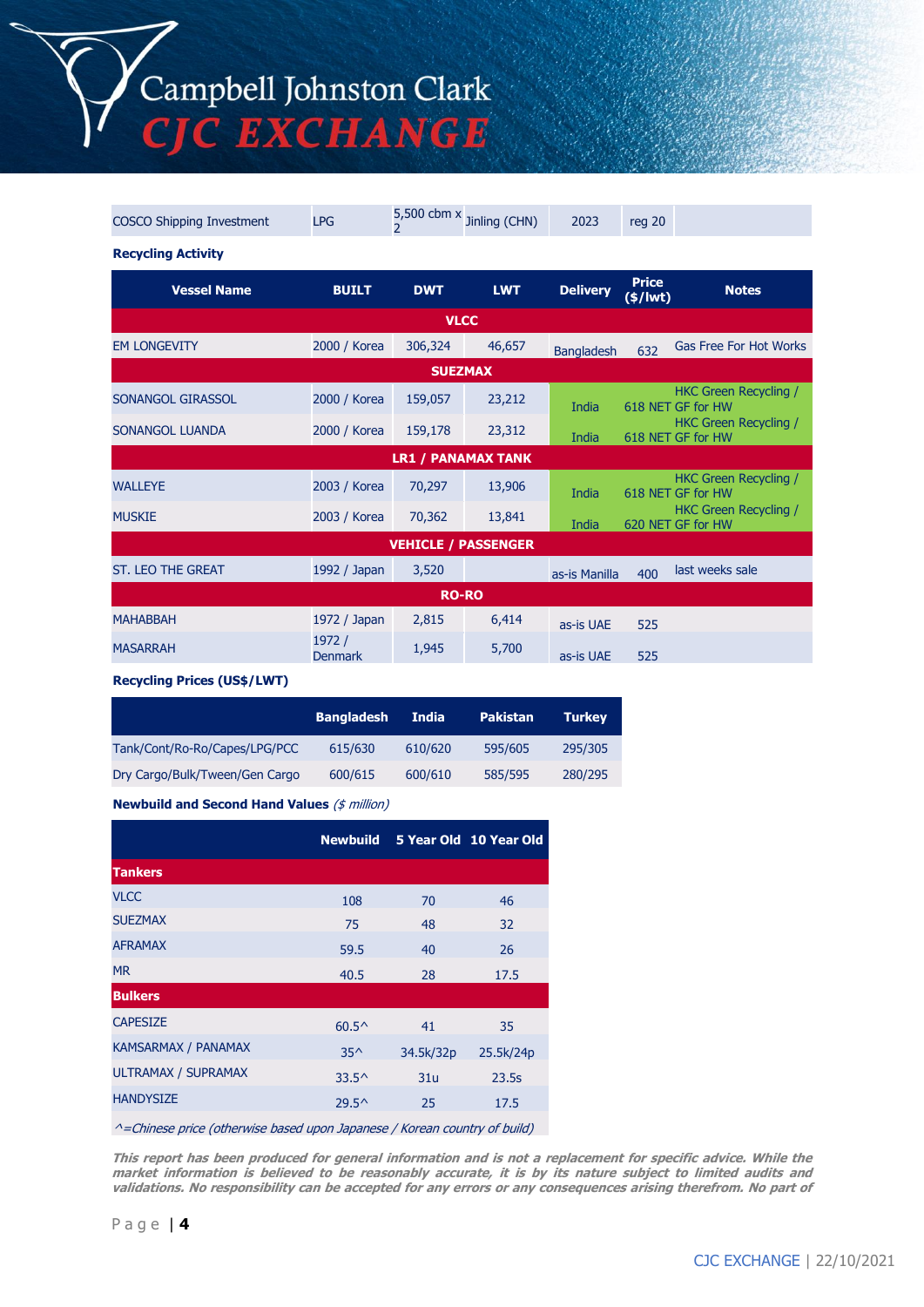

**the report may be reproduced or circulated without our prior written approval. © E.A. Gibson Shipbrokers Ltd 2021.**

# CJC Market News



Campbell Johnston Clark (CJC) is a medium-sized international law firm advising on all aspects of the shipping sector, from ship finance to dry shipping and comprehensive casualty handling, and all that happens in between. Today, we have offices in London, Newcastle, Singapore and Miami.

## **Amazon, Ikea and Unilever Promise Zero Emission Shipping 2040 Target**



Nine international companies including Amazon and Unilever have committed to using only zero-emission ships to transport their cargo by 2040, in the biggest step yet to decarbonise ocean shipping. The pledge will hopefully give shipping groups and others confidence to invest in the ships, infrastructure and fuels needed to eliminate the sector's greenhouse gas emissions. Decarbonising shipping will involve investing billions of dollars in redesigning fleets and producing new fuels such as green ammonia, methanol and hydrogen at scale. Amazon stated its goal would apply to any cargo it handled, including that of third-party sellers.

The group of companies, which includes Zara owner Inditex, Michelin, Patagonia, Brooks Running, Frog Bikes and Tchibo, said fuels used to hit the 2040 target must be sufficiently scalable and have zero greenhouse gas emissions on a lifecycle basis including production, not just during use.

Significantly, the companies have explicitly ruled out using ships that run on liquefied natural gas, which puts pressure on groups such as France's CMA CGM to power those vessels with green methane, or face the risk of ships prematurely depreciating or being written down. Green methane could fuel LNGpowered ships, unlike methanol, ammonia and hydrogen.

The initiative vindicates the decision by Maersk to be the first company to invest in vessels capable of running on green methanol and avoid investing in LNG-powered ships. The companies' initiative goes well beyond current plans under the IMO, which set a target in 2018 to cut the sector's emissions by at least 50 per cent by 2050 versus 2008 levels.

# **Singapore Tuas Port Storage Space Opens and More Workers Hired**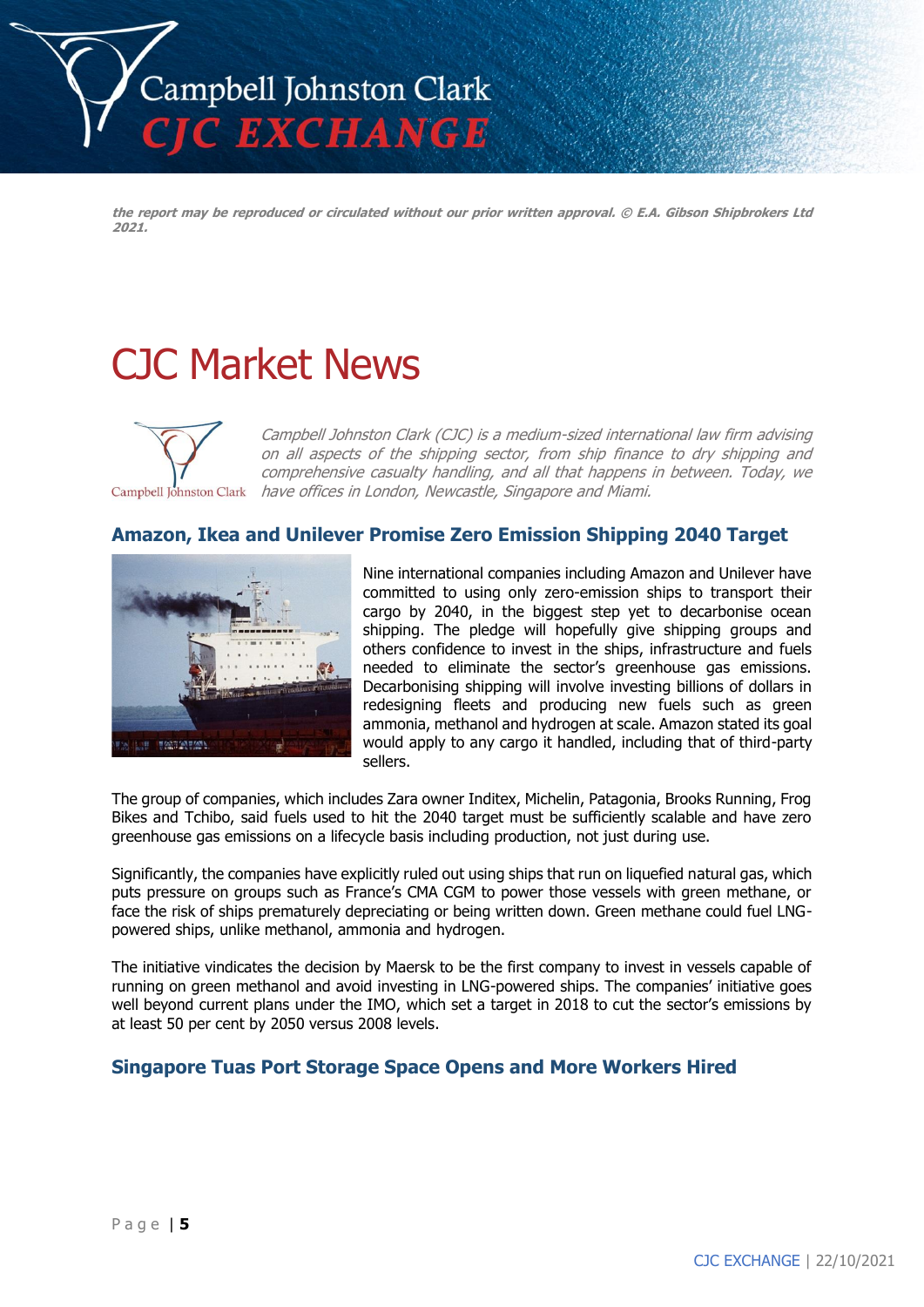



Singapore has opened yard capacity for 2,000 twentyfoot equivalent units (**TEUs**) last month at the new Tuas mega port, which is not yet in operation. Singapore ports are reportedly reaching into reserves and operating 24/7 to assist with the global supply chain disruption which arose as a result of the covid-19 pandemic, and which resulted in manpower shortages and port closures elsewhere. As reported, Singapore ports have not been shielded from the disruption, with containers being trapped in transit and awaiting shipment. Port workers in the country has also been boosted by around 20 per cent with 2,500 locals added to the maritime workforce. However, the increase in

consumer spending has added and intensified the backlog.

Nonetheless, Singapore says that it is attempting to assist vessels to make up for lost time and thus, more yard space can be made available when necessary. The Senior Minister of State for Transport, Mr Chee Hong Tat stated that Singapore has become the port of choice for shipping lines attempting to make up lost time and connections in other ports. The comprehensive maritime services that Singapore offers, such as supplies, crew change and bunkering also assisted with this. However, the Minister added that by the same token, containers stay in the yard much longer than before as vessels attempt to make use of this one-stop service available.

The Minister mentions that while Singapore cannot be the one solution to the logjam, it recognises its global responsibility as a transshipment hub and targets to assist shipping lines, "catch up on their delayed vessel schedules, shorten the transit time of boxes and fulfil more cargo connections." The port operator has also reportedly expedited the movement of essential materials such as semiconductors which are required for the manufacturing of electronic parts which are used in health and other devices. Furthermore, the operator has also been providing data and advice to shipping companies and cargo owners on effective route planning.

The 2,000 TEUs of yard capacity is in addition to 65,000 TEUs worth of storage space which was made available late last year at Keppel Terminal, Singapore. While the Tuas mega port is not in operation yet, reports state that the first two berths are set to open at the end of 2021.

### **Rio Tinto Sells Bulk Carrier Newbuilds to JP Morgan**



Rio Tinto has sold three LNG dual-fuelled bulk carrier newbuilds to JP Morgan, recording a profit of about USD \$24 million on the deal.

The vessels are part of a booking with Chinese state-owned Qingdao Beihai Heavy Shipbuilding Industry for twelve ships in all. The contract also includes privately-owned New Times Shipbuilding to deliver six of the vessels in 2023.

Code named "Project Orion", the twelve ship booking reportedly saw the mining giant pay USD \$67 million for each of the bulker newbuilds. The three sold in the latest deal with JP Morgan had a price tag of USD \$75 million on each vessel.